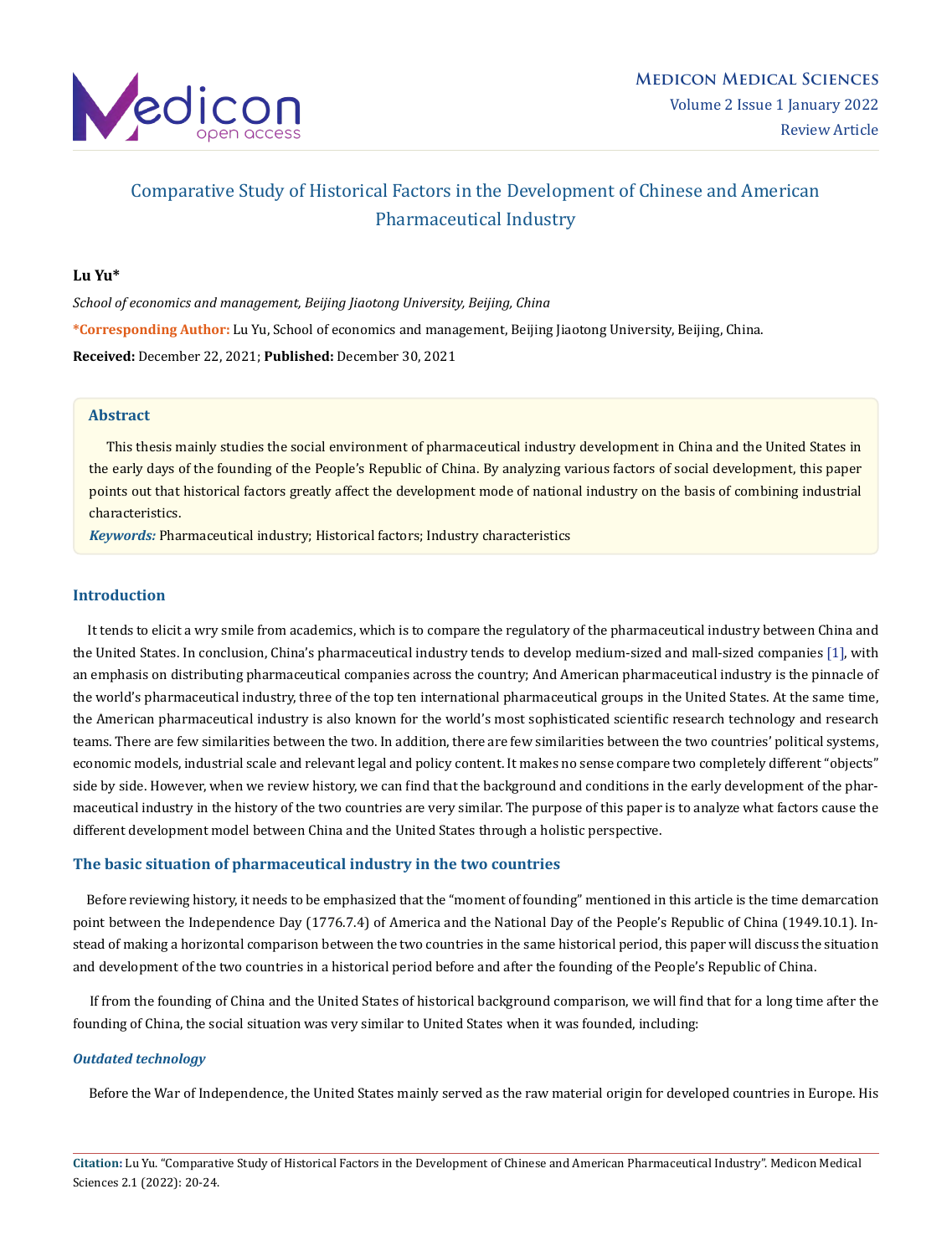local economic development mainly relies on agricultural production. The most famous production is tobacco cultivation. In terms of labor composition, it is mostly a gathering place for low-level workers such as adventurous speculators, religious frustrated people and pioneers. High-level talent in tech doesn't favor the United States. During the founding of the People's Republic of China, the domestic industrial base was extremely weak, and a few industrial areas often faced production stoppage because of war. At the same time, the social unrest brought about by war is also not suitable for advanced scientific work.

#### *Isolated international environment*

 After the War of independence, in addition, the Second War of Independence came soon after the founding of the United States, so both Britain and western European countries resisted the mainstream direction of The Development of the United States. At the same time, after the founding of the United States, President Washington's "isolation foreign policy" established non-intervention in European disputes, which made the United States to some extent reduce its contact with Europe. In the case of China, after the founding of the People's Republic of China, due to various problems left over from World War II and the War of Liberation, such as the illegal government organized by the Kuomintang in Taiwan, China failed to establish diplomatic relations with other countries immediately. It is also isolated in the world [2].

## *Poor infrastructure*

 Generally speaking, from an economic point of view, the main industries of the founding of both countries were agriculture, and the industrial development model was extensive development, and there was no complete industrial system.

 To sum up, based on the economic foundation and international environment when the two countries were founded, China and the United States, the same extensive development model, the same lack of talent and technology, industrial prospects are not particularly good, too. But there are two non-economic reasons for the United States to create a huge space for development, but also caused the two countries' pharmaceutical industry development path is completely different:

- 1. As an immigrant country, the United States has attracted a large number of immigrants and investment from Europe for a long time with its fully open economic market and loose economic policies. Although it does not intervene in European disputes in political and military terms, it is very attractive to European investors in business, especially domestic production under slavery [3].
- 2. The second point is that in the long colonial historical background, at least for the History of the United States at that time, there was no huge phenomenon of "civilization conflict or culture conflict" between the United States and The United Kingdom or even the developed areas of Western Europe [4]. So western European capitalists are more inclined to put their money into the United States. We can speculate that within a generation or two of the founding of the United States, even after independence, the developed Countries of Europe still regarded the United States as subservient to Britain or other Western European countries. Therefore, for the developed countries of Europe at that time, the United States was still the best place to settle or invest. Therefore, although after the War of Independence (including the first and second wars of Independence), Britain also imposed economic sanctions on the United States through some means, these policies were soon cancelled and it recognized the status of the United States as an ally [5]. Of course, from the other perspective, investors are not for the development of the United States but for their own economic interests, so the direct result is an increasing number of "investment model investment" and a small number of "long-term development investment" [6]. So the early United States economy is still to specialty export as the main economic model [5]. Until the United States experienced two world wars, world War I stimulated the independent development of American science and technology, and World War II enabled Uncle Sam to complete the accumulation and become one of the world's strongest countries.

 $\overline{21}$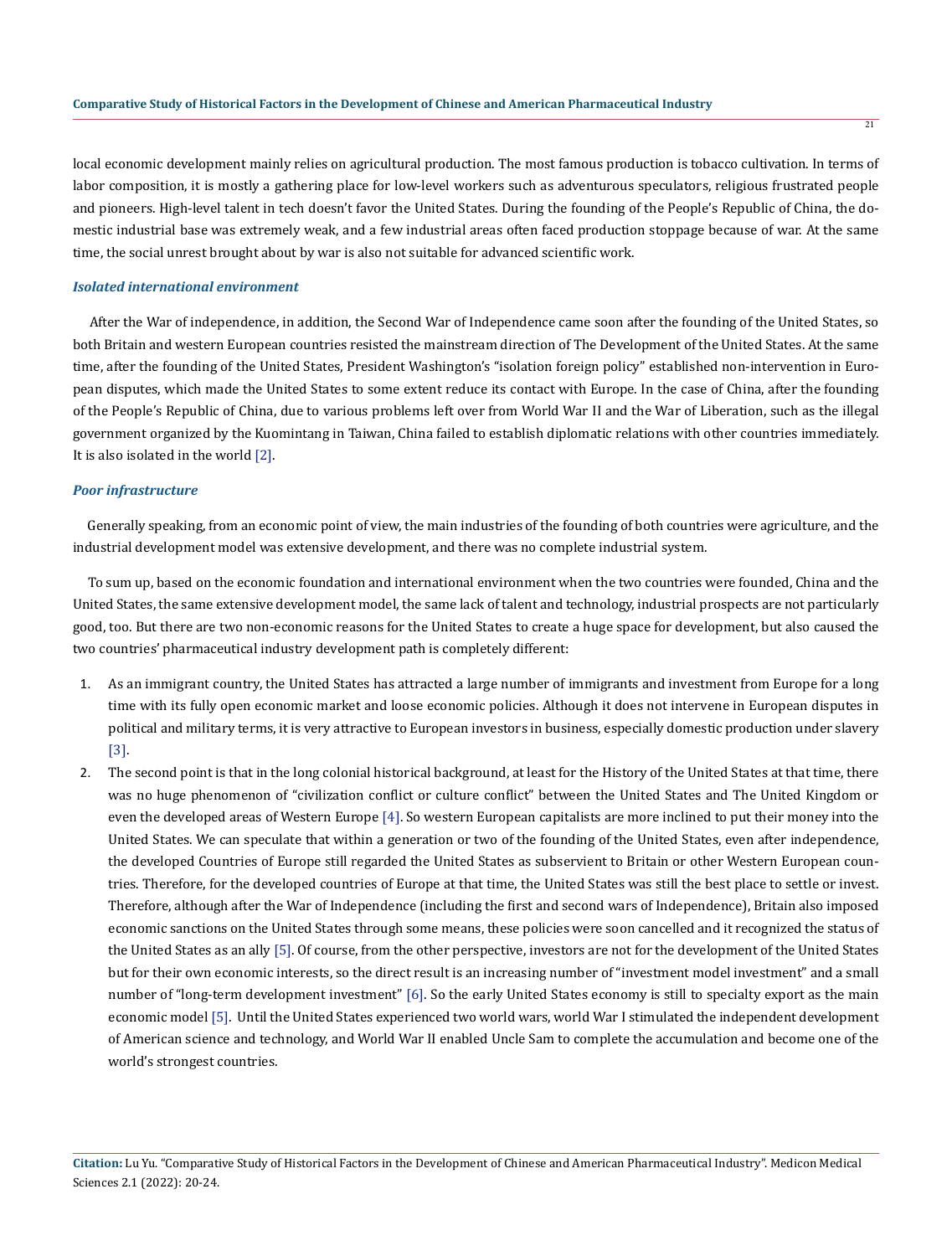#### **Differences in development due to chance factors**

 From the above analysis, there are many similarities between the Chinese and American pharmaceutical industries in their early stages of development: the same technical environment is backward; the same one is a weak industrial foundation; the same international environment is bad.

Therefore, in the above context, the solution to the problem of industrial development is as follows:

 First, the state gives play to its own characteristics and completes the accumulation of resources through various means. China's various economic reforms can be seen as such work, and have achieved remarkable results, resulting in the establishment of a complete industrial system on a nationwide scale.

Second, the country attracts talent and technology from advanced countries in international alliances [7].

 But seeking international alliances through cultural identity is mutually beneficial. This is a huge difficulty for China. Japan, a member of the Chinese cultural circle, was not an ally of China at that time.

 More importantly, whether it was through importing talent from the World War II or through its own technological development, at least during the period when the industrial safety index was extremely low, the United States never stopped connecting with the developed countries of Europe. To some extent, the developed European countries led by Britain were the reserve base of the US in terms of talent, technology and capital. As a country of immigrants, the United States can do its best to absorb all kinds of high-quality resources and constantly develop its own potential; not to mention the country's abundant natural resources.

 But China cannot compare with the new United States in both respects. And more interestingly, because of the federal political system and legal model of the United States, the central government of the United States does not have much political resources to integrate the overall national industry. In other words, it cannot pay the huge administrative cost to meet the adjustment of the national industry. Therefore, no matter from both subjective and objective aspects, the United States at that time should, and could choose a slow development path. In addition to the above inevitable conditions for its development, some accidental factors finally gained the national strength and international status of a superpower.

 On the contrary, China's political system is the provincial and municipal system, whatever it is called historical inheritance or path dependence, China's political system is a system of provinces and cities accountable to the central government. This national system causes China to bear huge administrative costs to conduct national-level industrial planning. Therefore, China is bound to choose a completely different industrial development path from that of the United States, and in this development path, the role of legal and regulatory models has caused a number of differences between China and the United States:

 First of all, since the overall construction goals of countries are different, and their industrial development plans are also different, the United States can introduce funds to develop the pharmaceutical industry according to its own characteristics; but China must complete economic construction within the period has increased national confidence and cohesion.

 Second, in the domestic form, The American states were still divided at the time. The federal system of government was unstable, and its legal authority was not guaranteed. Therefore, in addition to the development path of open market and free economy, the federal government wants to plan its own domestic economic development in a unified mode, but it cannot pay high administrative costs; China's political system is relatively stable and it can choose to make a unified plan for economic development.

 Thirdly, in terms of the development pattern of pharmaceutical industry, an accidental factor determines the difference of pharmaceutical industry between China and the United States. This is the military history factor, after the victory of the second war of independence, at least at the time, the American international military environment is safe [8]. A safer environment has helped America's

 $\overline{22}$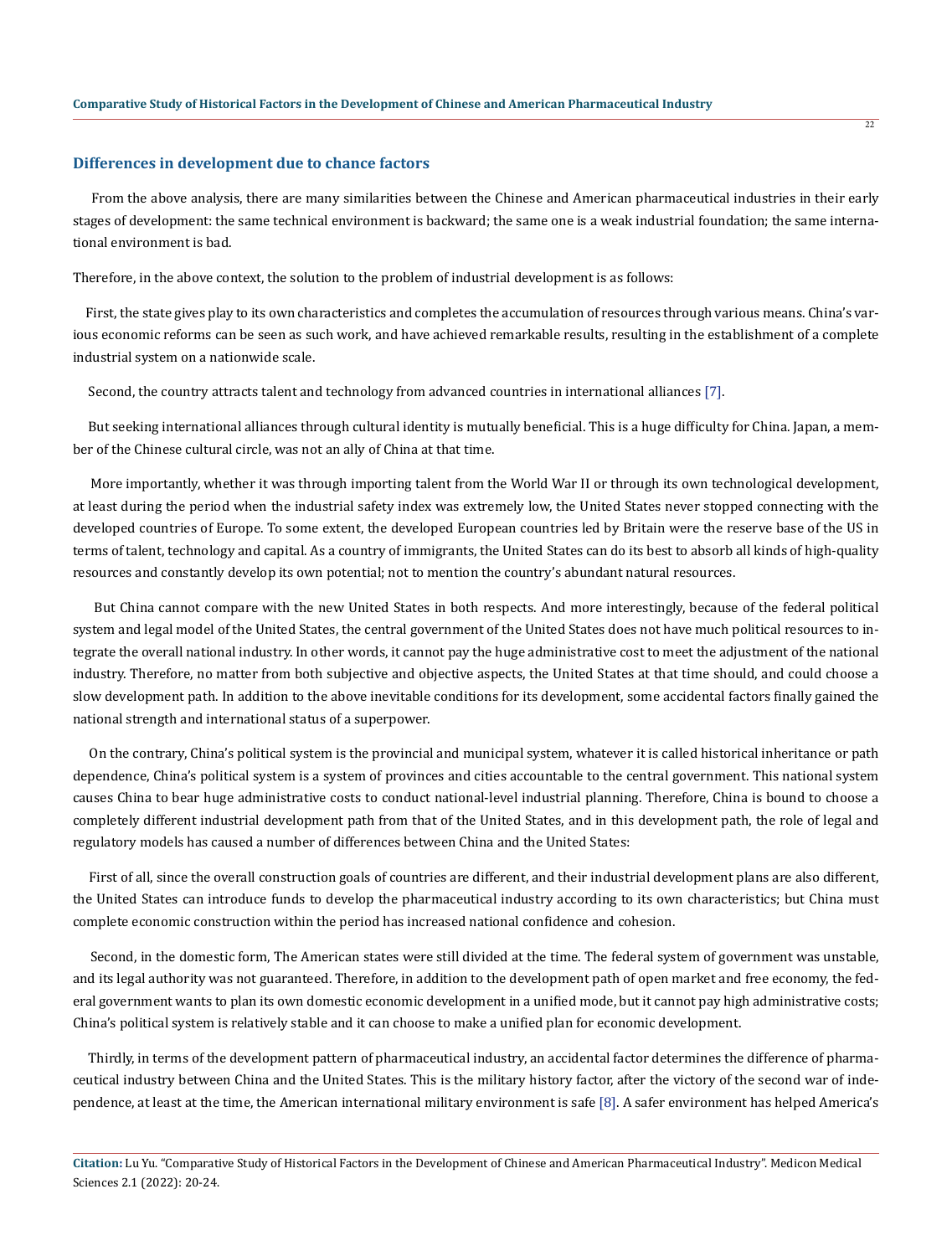economy, but it has also kept the country's political elite from paying too much attention to the pharmaceutical industry. Until the First World War I, the United States really does not need to focus on developing its own pharmaceutical industry. However, World War I provided an example to the United States, or even to the world industrial economic research, namely, the development of pharmaceutical production and industry is important for a country's livelihood and economy, even about a country's life and death. If a country cannot guarantee its own medical supplies, national security as a whole cannot be guaranteed, especially after the United States fought Germany, it is difficult to obtain the latest pharmaceutical technology, has a significant impact on its national policy emphasis on "the latest technology". Also because of military factors, for China due to historical reasons, the sensitivity to war and war in the hearts of the people, the layout of China's pharmaceutical industry is mainly designed to ensure military needs. As a result, in China, every province and every key region has mostly established its own manufacturers to ensure the supply of essential drugs.

 Finally, it should be mentioned that the different industrial development modes of the two countries are caused by the industrial characteristics of the pharmaceutical industry and the requirements of the national infrastructure construction. Because the technological development of the pharmaceutical industry is highly dependent on senior researchers, and the research work requires huge investment and high risk, only a strong national industrial base can provide support for the research and development of new medical technology. Accordingly, because the finished products of pharmaceutical products belong to small products (not to mention large medical equipment), so under the premise of national logistics transportation guarantee, relying on the perfect industrial system, pharmaceutical companies can quickly produce and transport finished products to all parts of the country. The American pharmaceutical industry in the development to multinational groups and high-tech guidance at this stage, the above two guarantees, complete industrial system and national smooth transportation route, have been met. After the founding of the People's Republic of China, the main development trend is to develop the above two "safeguards", so it is still in the stage of decentralized medium-sized enterprises.

## **Conclusion**

 This paper analyzes the historical reasons for the different development modes of the pharmaceutical industry in China and the United States by reviewing the social background of the initial development of the pharmaceutical industry in both countries. The article points out that the development of the pharmaceutical industry depends highly on senior researchers and a large amount of capital investment due to its own characteristics. Therefore, when a country cannot guarantee these two elements, it can only give priority to the development of basic pharmaceutical production. At the same time, the article also points out that, because the pharmaceutical industry is closely related to military work and national security, the history of war in each country will also affect the development pattern and trend of the pharmaceutical industry.

# **References**

- 1. This is compared to the size of world-class companies.
- 2. Both overseas activities and embargo mark a certain degree of isolation. This "isolation" state is generally speaking. As for the connection between the Soviet Union and China at that time, it is another large-scale subject, which will not be analyzed in detail in this paper.
- 3. Chen Yongxiang. "The War of 1812 with economic independence from the United States". Journal of Guangzhou University (Social Sciences Edition) 08 (2002): 30-34.
- 4. Chen Ping. "Conflict and Integration of Multicultural". Journal of Northeastern Normal University (2004).
- 5. Xiangzi Chang Hao. "The Second War of Independence and American Economic Independence". Journal of Xiangtan University (Social Sciences Edition) 03 (1990): 94-95 + 85.
- 6. There was even a historic famous economic bubble, the Amtrak investment.
- 7. In fact, the Soviet Union, China's founding ally, did provide some technical assistance.
- 8. Shen Xuemin. "Historical Review of the US government economic intervention after the Revolutionary War". Ideological Front 06 (1983): 18-22.

**Citation:** Lu Yu. "Comparative Study of Historical Factors in the Development of Chinese and American Pharmaceutical Industry". Medicon Medical Sciences 2.1 (2022): 20-24.

 $\overline{23}$